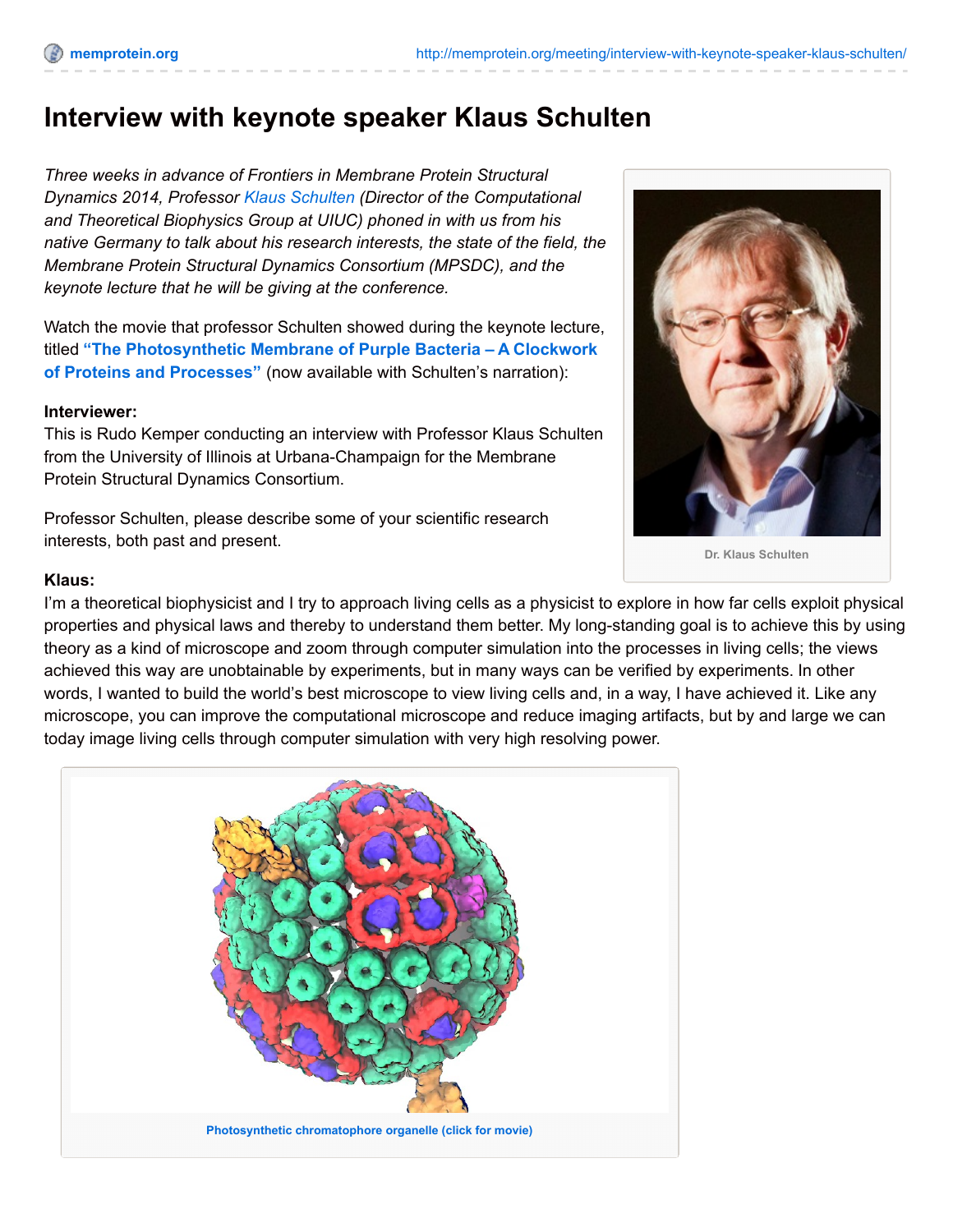## **Interviewer:**

In your view, what are some of the key challenges for the field of membrane protein biophysics in the coming 5-10 years?

## **Klaus:**

One shouldn't limit the question just to membrane biophysics, because the membrane is only one part of the living cell. The cell has many components; the membrane is just one, and one has to see the cell as a whole rather than just focusing on one part. Looking at small parts of the cell has been the dominant research focus for the last 50 years, looking basically at one protein at a time. In fact, biophysics had been extremely focused inside the cell looking at a volume that measured about 100 Angstroms x 100 Angstroms x 100 Angstroms at best, containing single proteins or protein complexes. But this cell volume is not where a biological cell really becomes alive.

The smallest living entity in Nature is a cell. A cell is 1 micrometer to 10 micrometers long in every direction, and so it is much bigger than the volume taken by single proteins or protein complexes. But somewhere between the small volume of a single protein and the large volume of the whole cell, life comes about. And how this happens is what we want to understand, and we want to see what is it that makes life possible, that a cell can reproduce, can repair itself, organize itself, defend itself, live optimally in its environment. The point is actually rather simple: when you increase the size of the volume of the cell that you visualize and thereby investigate, you may see at some volume size a very important phenomenon, namely how the many single molecules begin to cooperate in the cell and bring about the state that we call living. To appreciate this, one needs to note that a living cell, for example, a human cell, contains as many proteins as the United States has citizens. And so as have in our country many forms of organization, starting with the individual, then the family, then the neighborhood, the village, the city, the state and the country; there are also shops, companies, factories, an army and more. And so likewise "social" interactions are also critical for the living cell and, in fact, it is the association and cooperation of molecules, for example, proteins, that makes a cell alive. And so if you want to study how the living state develops, you have to study a volume of the cell that is much bigger than just what was studied before. Before, we studied phenomena in 100 Angstroms x 100 Angstroms x 100 Angstroms volume that contained up to about one million atoms. In the new era we seek to study volumes that contain up to a billion atoms. To visualize this large volume computationally we need to describe the detailed motion of as many atoms. That is a great challenge, but worth pursuing as we can learn then how biomolecules associate and cooperate in the cell, organize themselves, and thereby bring about life as we know it.

## **Interviewer:**

What are you planning to talk about in your keynote lecture during the Frontiers in Membrane Proteins Structural Dynamics Conference in May?

### **Klaus:**

In Chicago I will talk about exactly one of those cases that I just mentioned. My talk is about a membrane system, called a chromatophore, that contains over a 100 million atoms in a volume 700 Angstroms x 700 Angstroms x 700 Angstroms size. The chromatophore is a spherical membrane and will describe the processes that organize themselves in the chromatophore. The chromatophore is also called a cellular organelle and is found in huge numbers, like several hundreds, in certain photosynthetic bacteria, called purple bacteria. The chromatophore is a very critical organelle for the bacterium, because it gives the bacterium the energy it needs to sustain its life. It enables the bacterium to absorb



sunlight and to turn it into chemical fuel that drives many processes in the cell. The key point of my lecture is that I will present the chromatophore as a whole. In the past we had been looking only at bits and pieces, at a single protein here, a light absorption process there. Now I show in my lecture that it is possible today to study the chromatophore,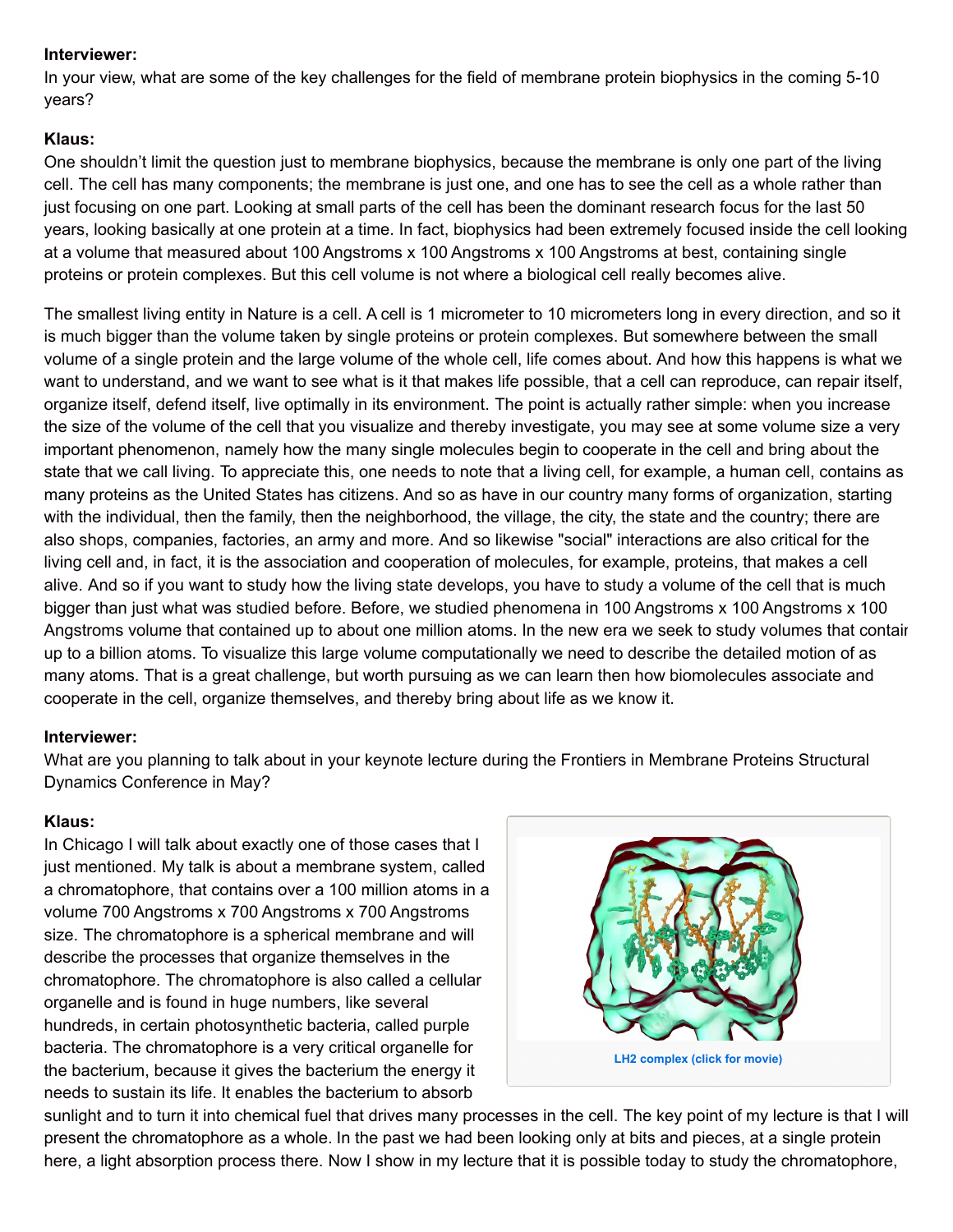made of hundreds of proteins that permit many processes to run their course, as an entire system with all parts and processes included.

I had to actually work for 37 years of my life to get where I am and what I present in my lecture, and I'm not quite at the end even after so many years, but came far to give my lecture. The lecture will describe how all processes interlock with each other very much like the wheels making the orrery in a Swiss watch. The processes (wheels) are all functioning together and work very precisely, just like a watch, despite thermal noise and other natural disorder. The very large biomolecular association that is the chromatophore has its architecture and processes perfectly attuned to permit purple bacteria that live mostly in very dim light, to nevertheless make a living from the very few photons that exist in their habitat.

The chromatophore is composed of about 200 proteins and carries out about 30 processes. My lecture will start and end with an atom-by-atom movie (*see [above](http://memprotein.org/meeting/interview-with-keynote-speaker-klaus-schulten/#movie)*), that is actually quite beautiful just like a movie in the theater, where one see all these processes taking place from the beginning when a photon is absorbed, all the way to the end when one sees the cellular fuel, molecules of ATP, being synthesized. One sees how the processes in the chromatophore drive each other like a clockwork and are arranged beautifully together.

### **Interviewer:**

In your view, how does the Glue Grant funded Membrane Protein Structural Dynamics Consortium contribute to the field?

### **Klaus:**

The Consortium is contributing in two main respects to the field of membrane biology. On one side, it provides tools and laboratory capacities for membrane research. Membrane research is really very important. A key part of the cell is actually the membrane, many processes take place there, but it is a part of the cell that is much harder to study than



**LH1 – reaction center [complex](https://vimeo.com/92698722) (click for movie)**



the main part of the cell, called the cytosol. The Consortium develops tools that many other scientists can use, and it also provides collaborative capacities, so that researchers outside the Consortium can use the tools, coming to visit researchers who are members of the consortium, to collaborate with them and use their laboratory facilities.

This is one respect. The other respect is doing the most advanced research in membrane biology. For this purpose, the consortium is constantly improving research tools so that the Consortium remains at the forefront of the field. Basically the mission of the Consortium is simple: do great science and at the same time develop new tools and make those tools available to everybody. This is a very, very important mission. The Consortium has a particularly strong computational side and, in keeping with its mission, develops software that is used by many researchers in the United States and the world. The computational Consortium members have many researchers coming to visit for the investigation of membrane processes.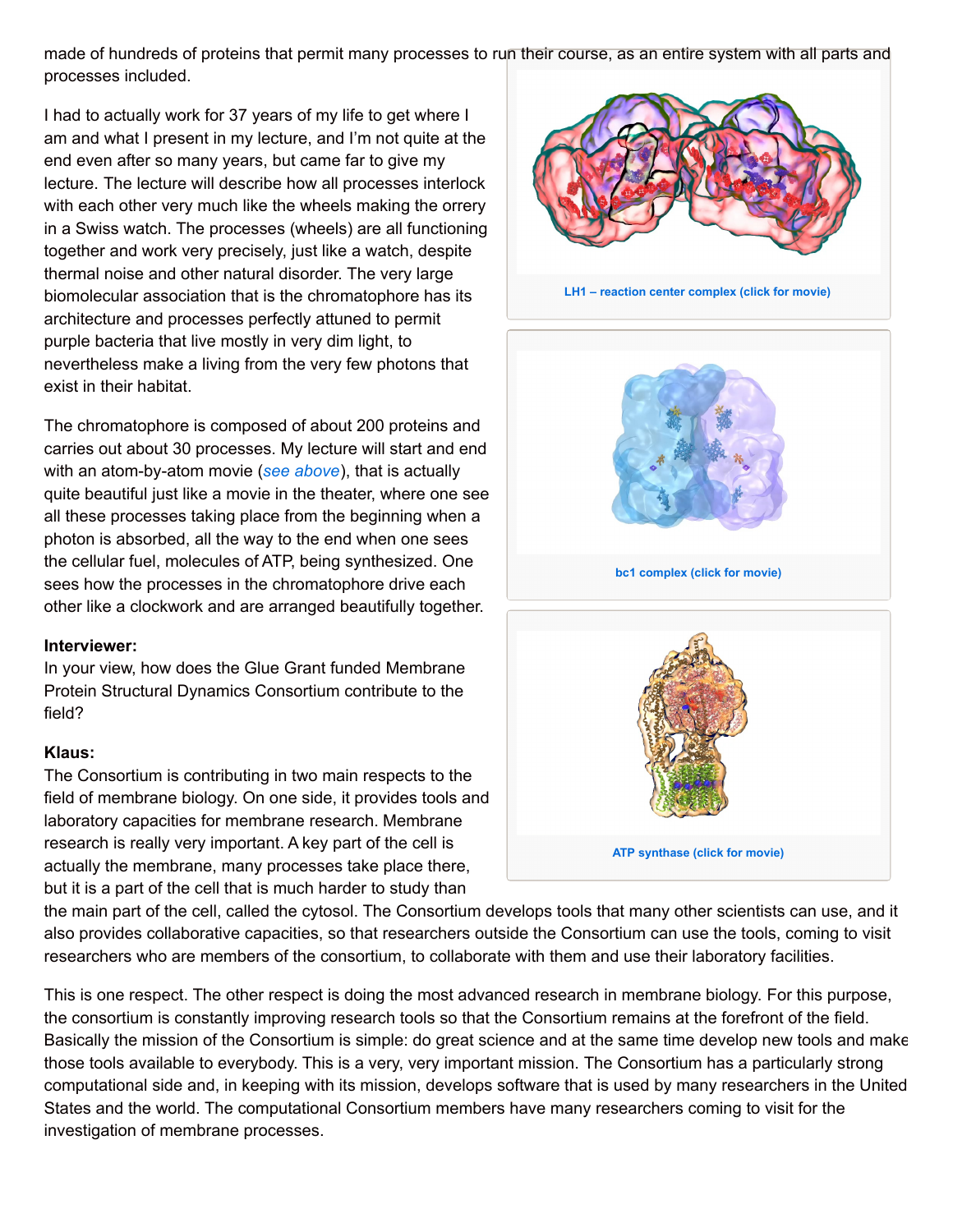

## **Interviewer:**

Finally, how have you and your team collaborated with some of the ongoing MPSDC projects?

## **Klaus:**

My laboratory style is that basically all science projects are done together with experimentalists. As a result I benefit tremendously from the excellent experimental colleagues of the consortium. In the Consortium I have also really outstanding computational colleagues with whom I can develop new tools.

To be specific, we have one particular project where we study what is called the voltage sensing domain.  $^1$  It is a very critical part of the so-called ion channels that exist, for example, in nerve cells, that have to adapt themselves to the spontaneous voltage of the nerve cell membrane. In this particular case, the experimentalists initially didn't have the resolving power to get from their experimental observation the full atomic picture of the voltage sensing domain. But with a tool that my group developed for the purpose and tried out for the first time in this collaboration, we could actually computationally resolve a key part of the atomic level structure. Later, the experimentalists could actually solve the structure themselves, and we had a perfect agreement with the computational results so that we published together. We could also, as modelers, begin to explore the function of the voltage sensing domain. In any case, we had a very close collaboration between computational and experimental membrane biologists.

1. Schulten has recently collaborated with the laboratories of Consortium colleagues Eduardo Perozo, Benoit Roux, and Anthony Kossiakoff to publish a paper titled Structural mechanism of [voltage-dependent](http://memprotein.org/?page_id=5081) gating in an isolated voltage-sensing domain – an F1000Prime recommended article published in Nature Structural & Molecular Biology in March 2014

*Klaus Schulten is Professor of Biophysics and Director of the Computational and Theoretical Biophysics Group at* University of Illinois at Urbana-Champaign. Schulten is a leader in the field of computational biophysics, having devoted over 40 years to establishing the physical mechanisms underlying the processes and organization of living systems, from the atomic scale up to the level of the entire organism. As of 2014, his work in biological physics has yielded over 630 publications, which have been cited over 69,000 times. Schulten is also the co-director of the NSFfunded Center for the Physics of Living Cells and his work has been honored with numerous awards, including the *Distinguished Service Award of the Biophysical Society in 2013, and the IEEE Computer Society Sidney Fernbach* Award in 2012. Schulten also received the prestigious Humboldt Award of the German Humboldt Foundation in 2004.

*Interview by Rudo Kemper, Web Administrator, MPSDC Information and Dissemination Core*